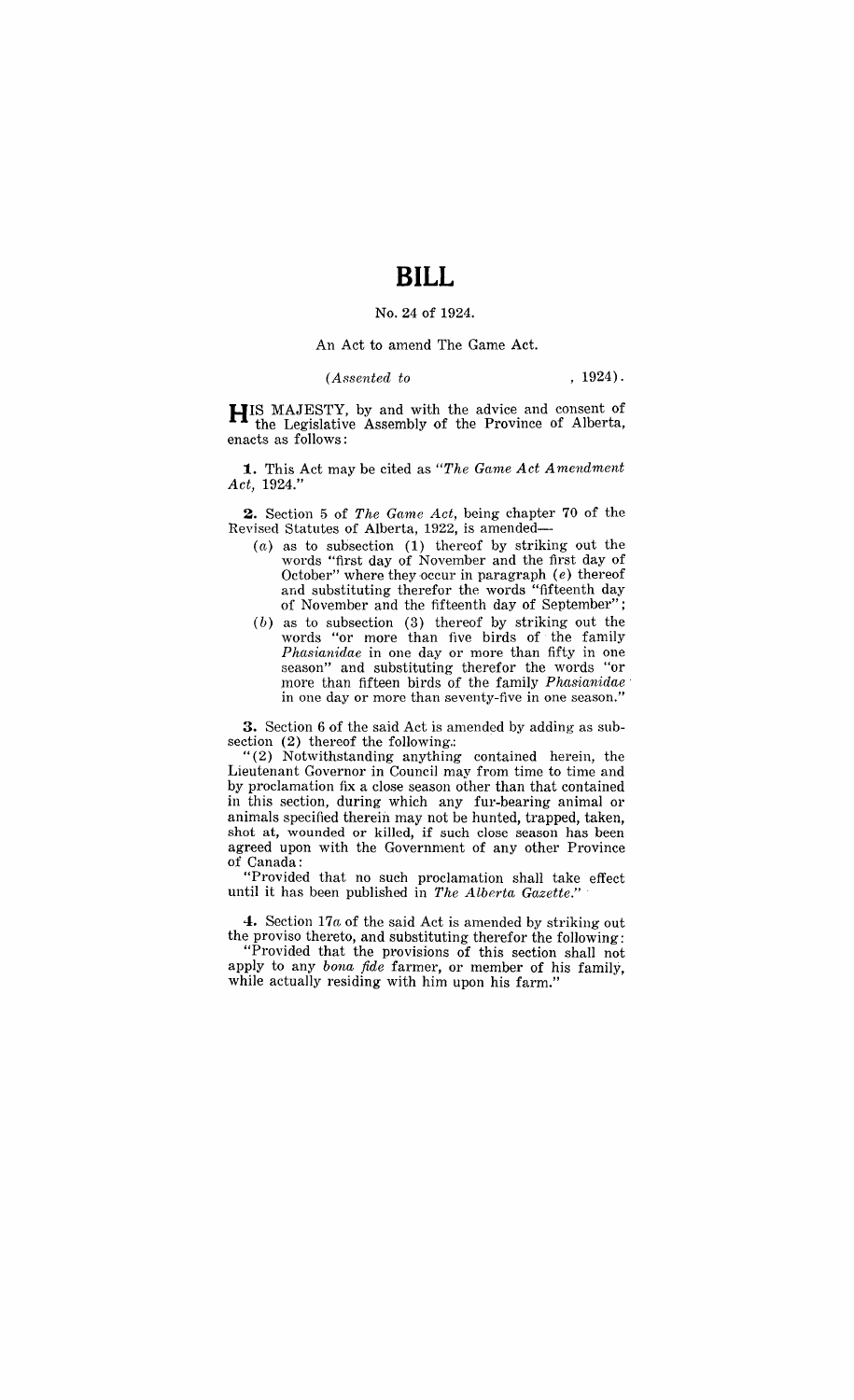5. Section 21 of the said Act is amended as to subsection (1) thereof by striking out the words "two dollars and fifty cents" where they occur therein, and substituting therefor the words "one dollar."

**6.** Section 41 of the said Act is amended by striking out subsections  $(4)$ ,  $(5)$  and  $(6)$  thereof.

**7.** Section *41a,* is added to the said Act as follows:

" $41a$ .-(1) Every person, firm or corporation who deals in pelts of fur-producing animals at a specified place of business shall be required to secure a license to so deal thereat and within a radius of one mile thereof and shall pay, if a resident, a fee of ten dollars therefor, and if non-resident, a fee of one hundred dollars therefor.

"(2) Every person who travels to traffic in the pelts of fur-producing animals, whether such person be a servant, member, director, officer or agent of a person, firm or corporation holding a license under the provisions of subsection (1) hereof or not, shall be required to secure a travelling fur dealer's license entitling him so to travel, and if resident, shall pay a fee of twenty-five dollars therefor, and if nonresident, shall pay a fee of one hundred dollars therefor:

"Provided, however, that the Game Commissioner may, on receipt of a fee of fifteen dollars issue a travelling fur dealer's license to any person licensed under the provisions of subsection (1) hereof, and to any person whom he believes to be the *bona fide* manager of any such firm or corporation.

"(3) Every non-resident wholesale buyer, who purchases direct from licensed dealers, shall be required to secure a fur buyer's license entitling him so to do, and shall pay a fee of five dollars therefor, but such license shall only be good for ten days.

"( 4) Every application for a travelling fur dealer's license shall be accompanied by a bond for not less than five hundred dollars from a bonding company approved of by the Minister, for the satisfaction of all claims arising from the sale of pelts to the applicant or to his employer through him, as the case may be, which have been prosecuted to judgment.

"(5) Every person travelling for another shall, when he ceases so to do, return his license to the person, firm or corporation who or which has paid for the same, and' the latter shall forthwith return the same to the Game Commissioner, who may re-issue it to any other employee nominated by the said person, firm or corporation."

**8.** Section 42 of the said Act is amended as to subsection (1) thereof by striking out the words "the next preceding section" and substituting therefor the words "section. 41 hereof."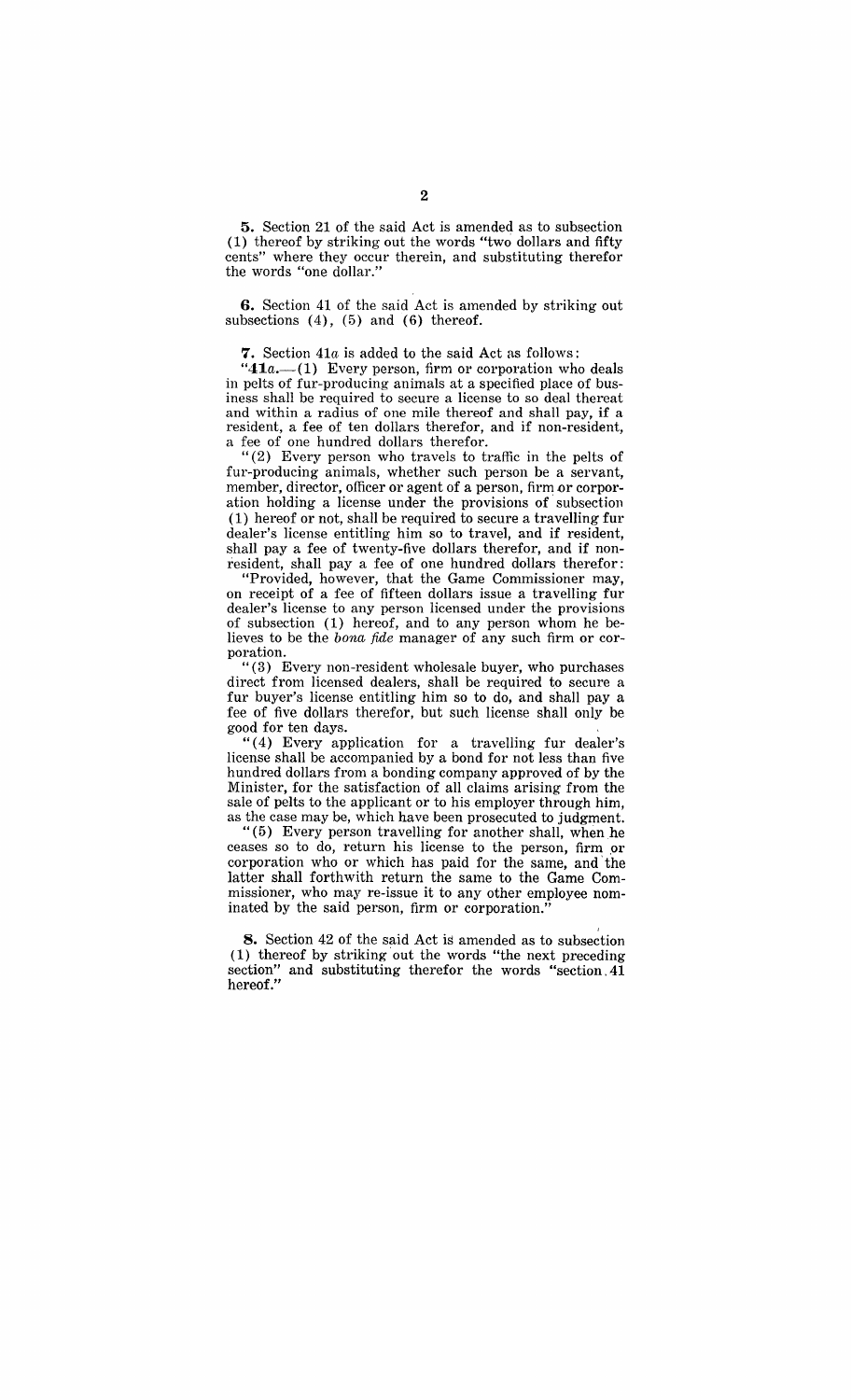9. Section 43 of the said Act is amended by striking out the words "the next preceding section" where they occur therein, and substituting therefor the words "sections 41 and *41a* hereof."

**10.** Section 47 of the said Act is amended by striking out the words and figures "section 41" where they occur therein, and substituting therefor the words and figures "sections 41 and 41 $a$ ."

**11.** This Act shall come into force on the thirtieth day of June, 1924.